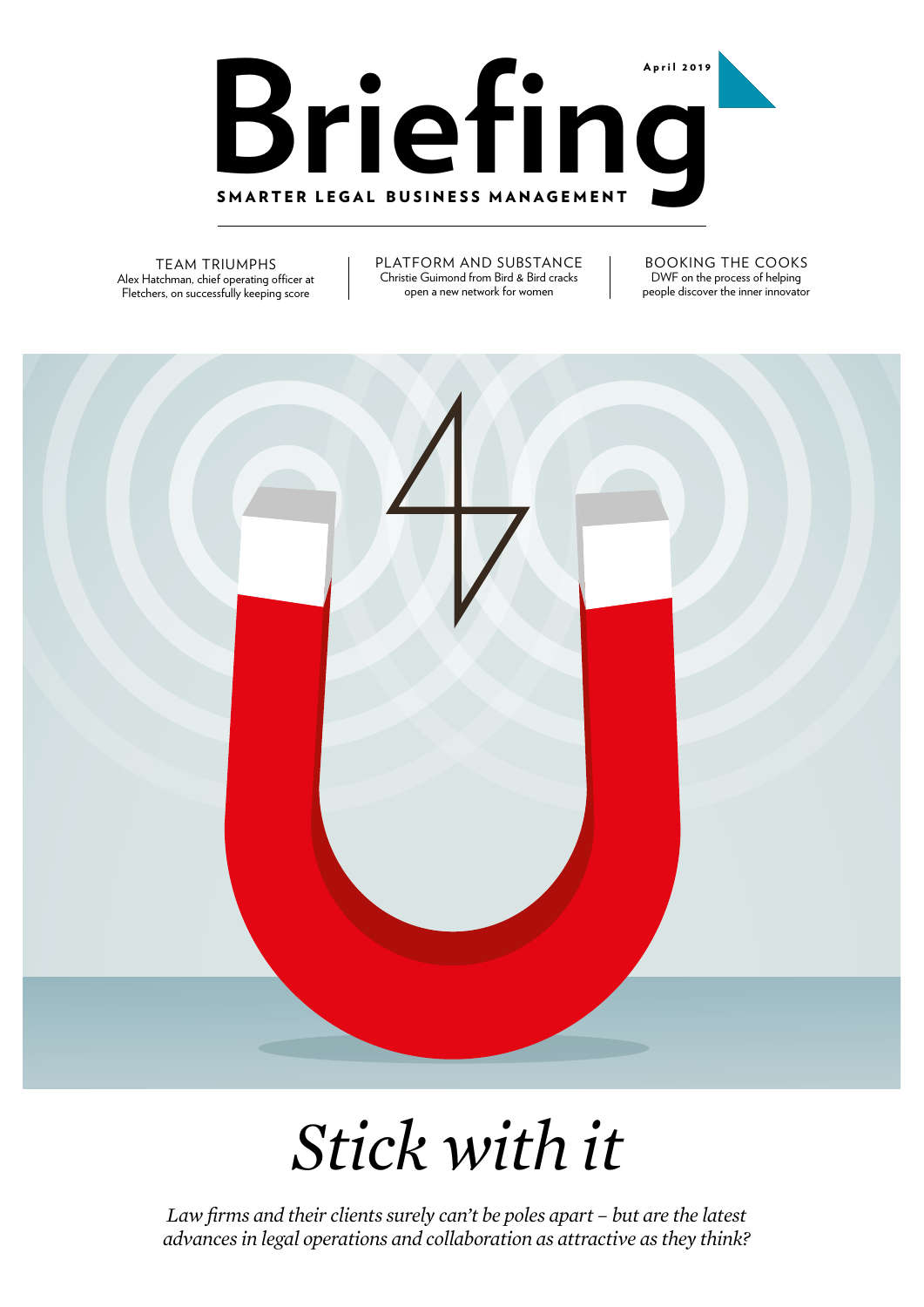INDUSTRY CASE STUDY

## **Come the evolution**

The support of Blue Car Technologies keeps legacy software running smoothly at the same time as introducing bespoke enhancements to internal efficiency, says RPC head of business applications Adam Munns



France is so much excitement<br>
surrounding 'innovation' in<br>
market in 2019 (often linked<br>
although not exclusively a q<br>
– new technology), that it can be easy to here is so much excitement surrounding 'innovation' in the legal market in 2019 (often linked to – although not exclusively a question of

underestimate how much work goes into maintaining systems, many years in the less glamorous updating and evolving.

For example, law firm RPC has been supporting its legacy case management system (CMS) for some 15 years, says head of business applications Adam Munns.

"This is an internally developed solution that's critical to a large part of our business – it manages both the process and the complex financial aspects of the insurance work we undertake on behalf of our clients.

"It's widely used, and in many ways highly regarded, even when compared to some more modern applications. However, business requirements, such as for regulations and compliance, will inevitably change over the years – never enough to warrant a full rebuild, but the system still needs adapting."

Then the challenge becomes recruiting and retaining people who will happily do that technical work – or even people with the knowledge to do it. "Sometimes the skills necessary for technology that has been around for longer aren't even taught today, so the talent pool is quite limited," explains Munns.

The solution in his case is still a very human one – its now four-year relationship with an external provider that specialises in such an area of work, Blue Car Technologies. "Effectively, we have a trusted outsourced relationship, which means that we don't need to keep recruiting and retaining people from that challenging, limited pool. Blue Car takes on full responsibility for an IT project instead."

## **Building bespoke**

But this is also a relationship where the value to RPC has expanded over the years, he says. "In addition, the Blue Car team has the available resource and skills to manage an entire bespoke development as an engagement," explains Munns. Two examples of that are efficiency-enhancing applications for a number of its intranet sites, such as helping to search the staff directory, and updating document templates in line with either changing business needs or brand requirements.